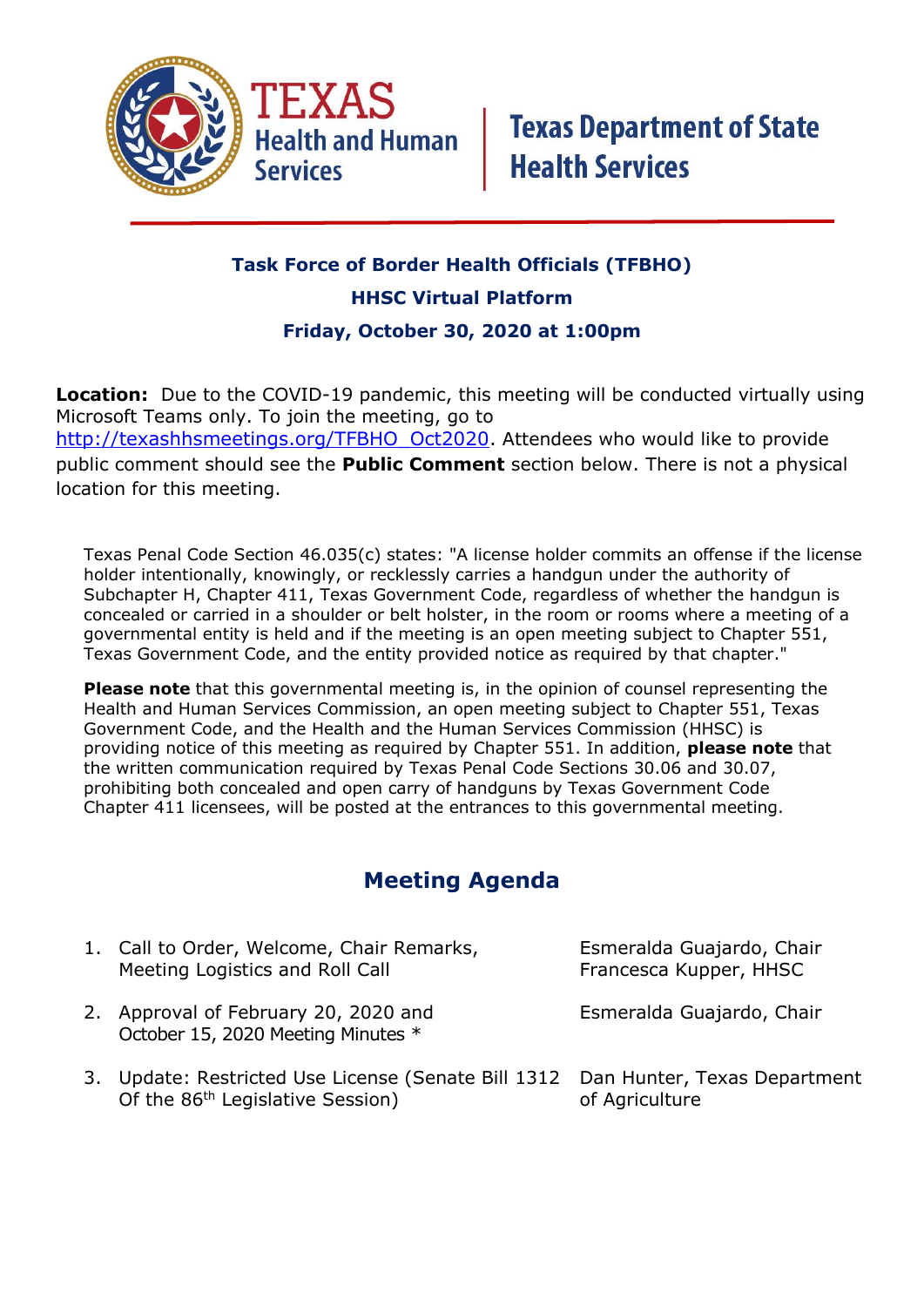

- 4. Update: Multi-disciplinary Response/Recovery Chris Medina, DSHS Team (2018 Recommendation)/Rapid Local and Regional Support Plan (Senate Bill 1312 of the 86<sup>th</sup> Legislative Session) 5. Discussion: Identify top COVID-19 Response Esmeralda Guajardo, Chair needs for border public health recommendations Eduardo Olivarez, Vice-chair 6. Assign subcommittee chairs to produce Esmeralda Guajardo, Chair Priority Recommendations by November 18, 2020 Eduardo Olivarez, Vice-chair 7. Public Comment **Francesca Kupper, HHSC** 8. Planning for next meeting, Closing Remarks, Esmeralda Guajardo, Chair Adjourn and Thank you **Francesca Kupper, HHSC**
- \* Denotes possible action item

**Public Comment:** The Texas Health and Human Services Commission (HHSC) welcomes public comments pertaining to topics related to the border public health. Members of the public who would like to provide public comment are asked to complete a Public Comment Form at [http://texashhsmeetings.org/TFBHO\\_PCReg\\_Oct302020](http://texashhsmeetings.org/TFBHO_PCReg_Oct302020). Members of the public are encouraged to participate in this process by providing written public comment to HHSC by emailing [OBPH@dshs.texas.gov](mailto:OBPH@dshs.texas.gov) no later than 5:00 p.m. Wednesday, October 28, 2020. Please include your name and either the organization you are representing or that you are speaking as a private citizen. Written comments are limited to three minutes and will be read during the meeting for consideration by the Council.

If you would like to register to provide oral comments, please mark the correct box on the Public Comment form. Instructions for providing oral comment will be emailed to you. Registration should be completed no later than 5:00 p.m. Tuesday, October 28, 2020. Members of the public may also use the Microsoft Teams Live Event Q&A section to submit a request to provide public comment. The request must contain your name and either the organization you are representing or that you are speaking as a private citizen, and your direct phone number.

Public comment is limited to three minutes. Speakers must state their name and on whose behalf they are speaking. Public members who are using handouts are asked to